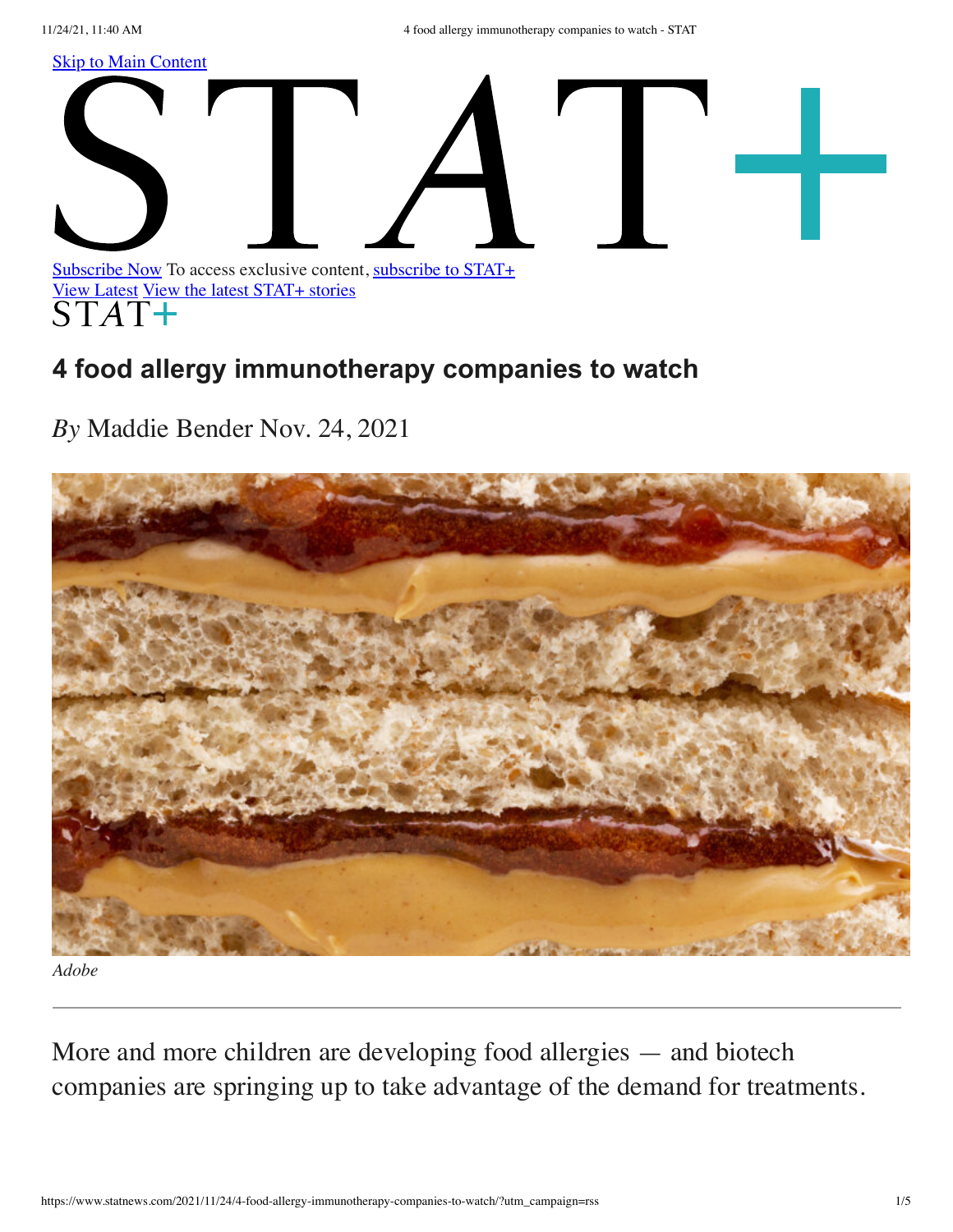First on the scene, when parents and, eventually, allergists began to notice the increase in children's food allergies, was Aimmune Therapeutics. The company was founded to prevent severe allergic reactions from happening, rather than react to them with epinephrine injections. In February 2020, just under a decade after its start, Aimmune's oral immunotherapy became the first Food and Drug Administration-approved peanut allergy treatment.

In practice, [oral immunotherapy](https://www.statnews.com/2019/12/11/oral-immunotherapy-game-changer-food-allergies/) had historically been an off-label practice in which allergists would give patients small but increasing amounts of an allergen that in large quantities would otherwise trigger an allergic reaction. Aimmune's treatment, Palforzia, is a capsule containing peanut seed storage proteins in powder form that children ages 4-17 consume at standardized doses. Completing each dose can reduce the severity of a person's allergic reaction if they are accidentally exposed to peanuts, though administering the treatment [carries its own safety risks.](https://www.statnews.com/2020/02/03/new-peanut-allergy-treatment-palforzia-commercial-success-not-assured/)

Palforzia's approval — and Aimmune's subsequent acquisition by Nestlé has ushered in a number of biotech startups working on oral immunotherapy treatments for peanut allergies and other food allergies, too.

"Once we were approved, I do think that was a catalyst for other entrepreneurs and innovators to realize that there is a pathway in food allergy," said Steve Tilles, Aimmune's senior director of medical affairs. "It's a great time to be a patient relative to where the field was even five years ago."

Here are four other companies hoping to take advantage of this new niche:

## **Allero Therapeutics**

Allero is working on patches that are applied to the inside of a patient's mouth and introduce peanut proteins alongside innocuous probiotics — a kind of molecular-level camouflage that familiarizes the immune system with the allergens. The company, founded in 2016, patented its mouth patches in February, and its researchers have collaborated to publish [two](https://onlinelibrary.wiley.com/doi/abs/10.1111/cea.13862) [papers](https://www.frontiersin.org/articles/10.3389/fimmu.2021.623805/full) this year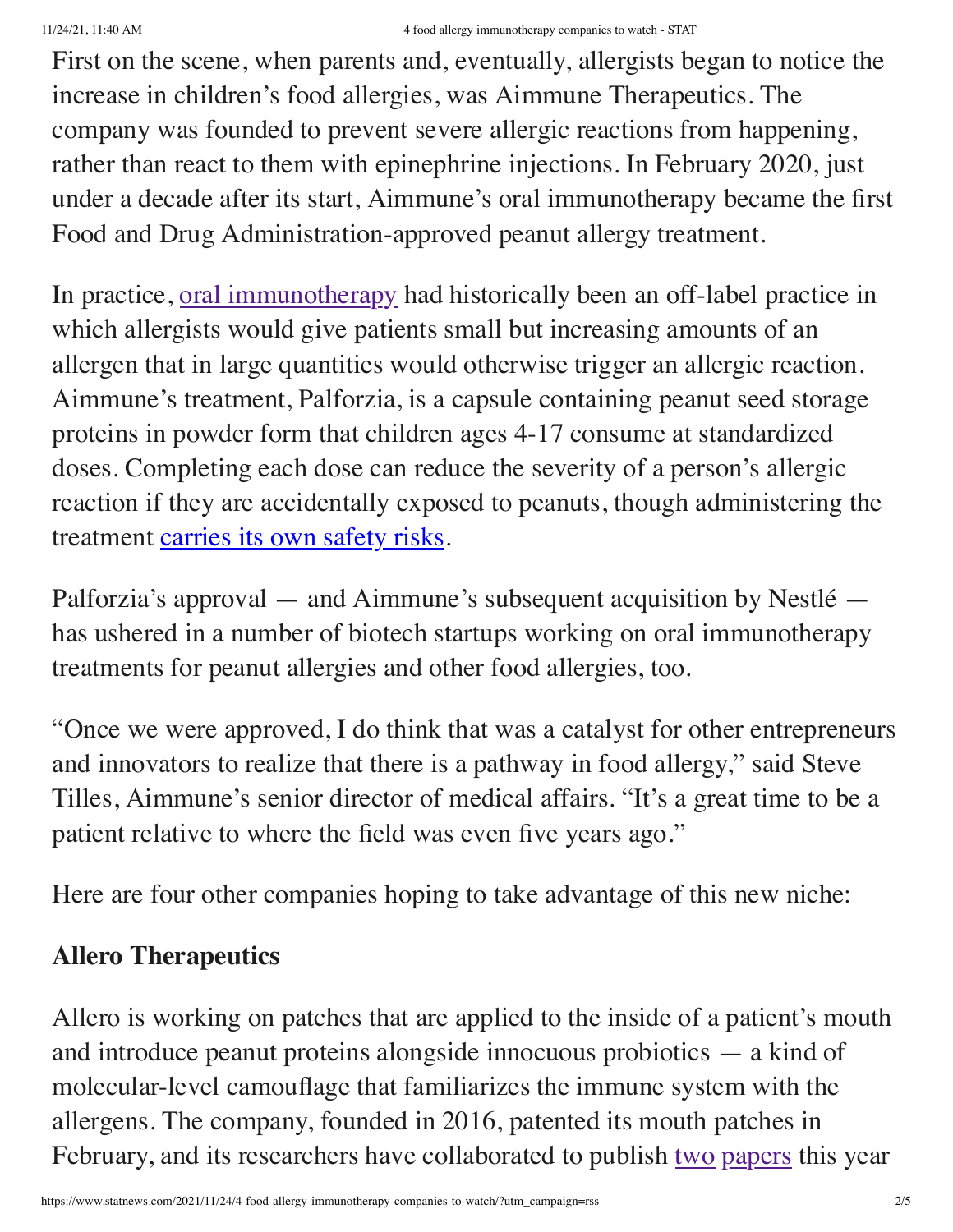supporting the technology's efficacy in animal models and the science underlying its approach.

Earlier this month, the company began testing the most recent iteration of its patch prototype, which it aims to validate for food allergies and food-related immune disorders like celiac disease.

Co-founder and CEO Emil Pot said the company partially timed its emergence from stealth mode to coincide with Palforzia's FDA approval.

"I've been working in the allergy space for many years, and now, suddenly, Aimmune's approval has opened up investment into that field," he said.

## **COUR Pharmaceuticals**

COUR is a Chicago-based company developing nanoparticles to modify the immune system, with ongoing trials in autoimmune disorders and food allergy. Last month, it dosed its first human patient in an early-stage proof-of-concept trial for its experimental peanut allergy drug. COUR's solution encapsulates purified peanut protein extract in biodegradable nanoparticles that, upon intravenous injection, bind to specific immune cells to induce tolerance.

The <u>ongoing trial</u> will follow several dozen participants between the ages of 16 and 55 as they receive increasing doses of CNP-201 or a placebo, and will record any reactions or adverse events, in addition to changes in patients' levels of inflammatory proteins and peanut-specific immune cells.

## **DBV Technologies**

Despite being denied FDA approval for its immunotherapeutic patch in August 2020, the French pharmaceutical company DBV persisted with additional human studies for the Viaskin Peanut patch. The major setback led to a 200-  $\frac{\text{employee layout}}{\text{target}}$  — more than two-thirds of its staff — and modifications to its patch. Embattled, the company is awaiting a decision from the European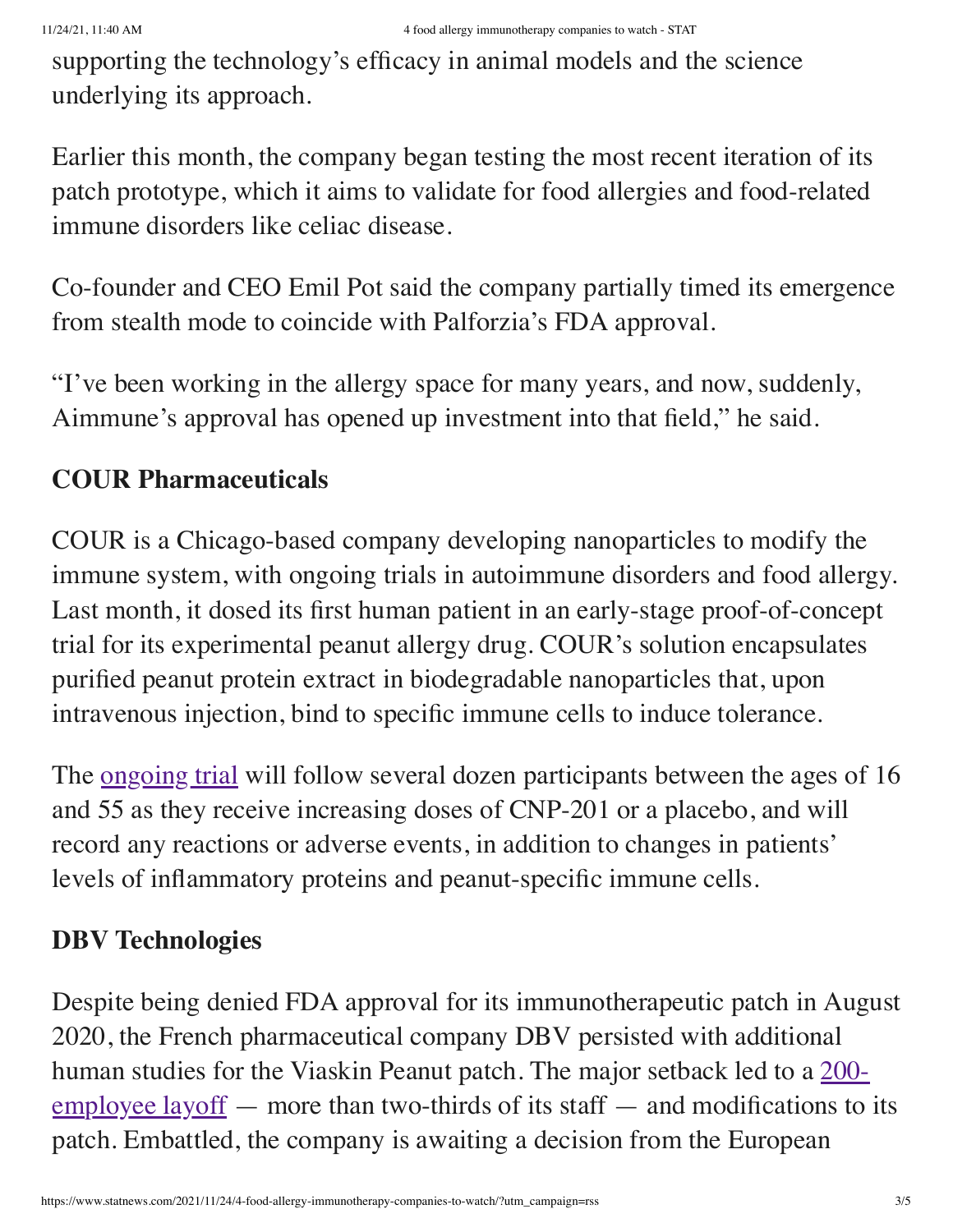Medicines Agency on a Marketing Authorization Application for Viaskin, [which it expects](https://www.dbv-technologies.com/wp-content/uploads/2021/01/dbv-press-release-fda-feedback_01.14.2021_final_english.pdf) at the end of 2021 or early next year.

Viaskin Peanut is a daily patch containing microgram amounts of dry peanut protein. Once applied to a patient's back, the allergen dissolves and is absorbed into the skin. The hope is that the treatment will reprogram a class of T cells to tolerate the allergen and reduce the severity of allergic reactions. DBV is betting on its peanut trials to validate the skin patch platform, opening it up to milk and other food allergies.

### **Intrommune Therapeutics**

Of the many activities children love, brushing their teeth isn't often one of them. But Intrommune makes an immunotherapeutic toothpaste, which combines the full functionality of a toothpaste with peanut allergens to gradually desensitize its patients.

The company has filed dozens of patents on its toothpaste [to date](https://intrommune.com/wp-content/uploads/2021/11/NON_CON_21_INT_001_Corp_-Intrommune-Deck_V13.pdf), and in June, [Intrommune was featured on an episode of "Unicorn Hunters," a "Shark](https://www.statnews.com/2021/06/07/will-you-accept-this-capital-investment-biotech-and-health-startups-bet-on-a-strange-new-reality-show-for-crowdfunding/)" Tank"-like streaming show featuring investors like Steve Wozniak and Lance Bass. The company is currently recruiting participants for a [Phase 1 trial](https://clinicaltrials.gov/ct2/show/NCT04603300?cond=NCT04603300&draw=2&rank=1) for INT301, its peanut allergen toothpaste. Over eight weeks, adult participants will receive escalating doses of the toothpaste, and researchers will monitor them for any allergic reactions or other adverse events.

## **About the Author**

#### **Maddie Bender**

Maddie is a news intern at STAT.

[maddie.bender@statnews.com](mailto:maddie.bender@statnews.com) [@MaddieOBender](https://twitter.com/MaddieOBender) 0 Comments

# **Create a display name to comment**